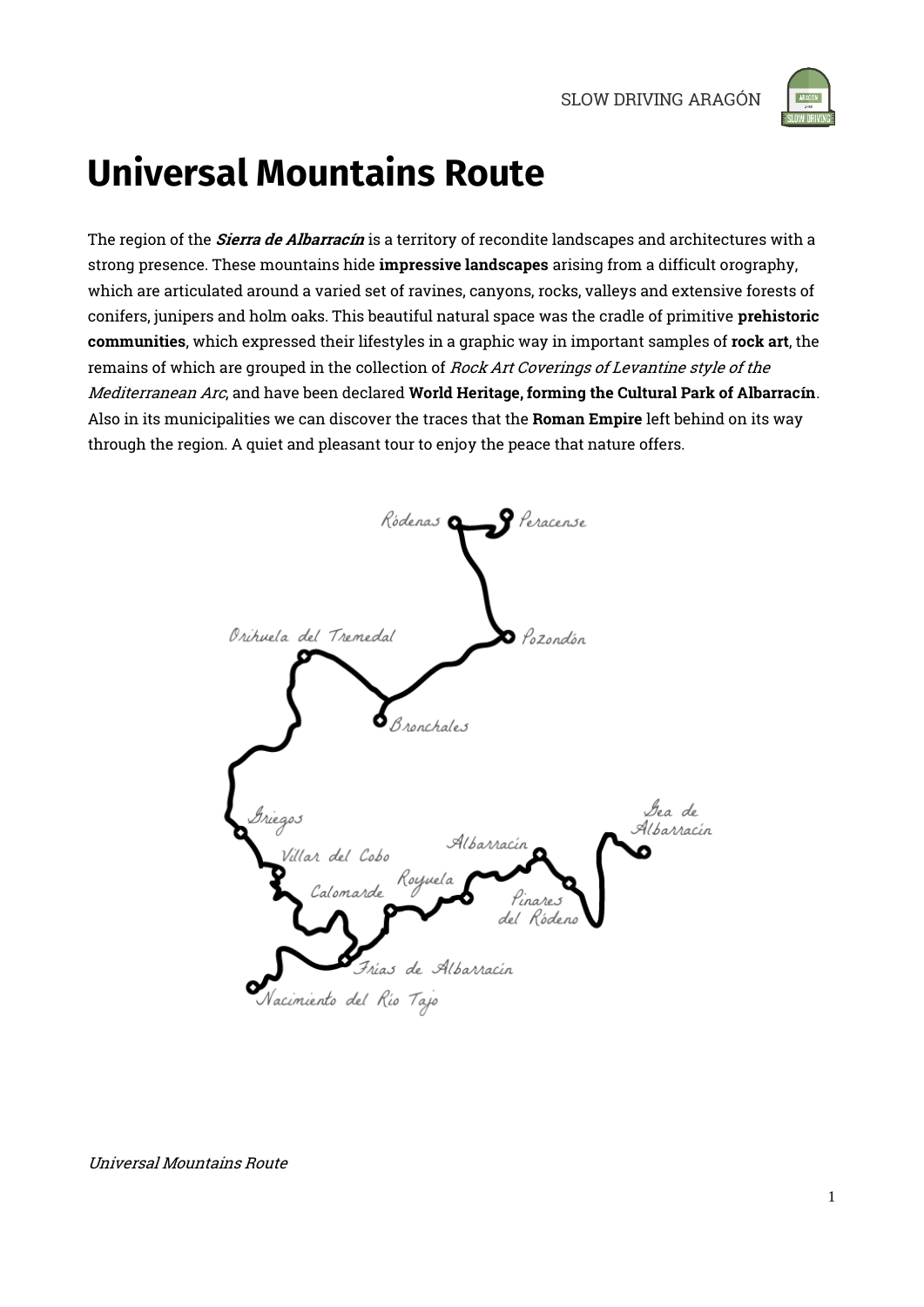

### Directions and points of interest

Congratulations, you are going to enjoy the slow driving route "Universal Mountains Route". Follow the directions that we give you below and don't miss any of the details of these really marvellous places. Let's go!

### **DEPARTURE**

This tour begins in Peracense, a municipality within the Jiloca Region, in northwest Teruel province, 52km from Teruel and 150km from Zaragoza. It is signposted on motorways and other national and regional roads (direction Villafranca del Campo).

Peracense

Peracense is the southernmost town in the Jiloca region. The town is located in the foothills of the Iberian mountain region, at more than one thousand metres of altitude, in the upper basin of the River Jiloca. Its history is written in stone. Reliable documentation revolves around the history of its imposing castle dating back to the Late Middle Ages.

Dated in 1740, the *church of San Pedro* presents a basilica floor with three naves in as many sections. The transept is covered with a dome over pendentives. Built in masonry and ashlar masonry, the exterior has a single volume with a hipped roof. The tower, located at the foot, is of two bodies and is decorated with Ionic pilasters.

The Town Hall is a two-story building built in masonry. On the ground floor you can see the old market, consisting of two arches of reduced masonry.

Don't Miss Out! Peracense Castle

### Point 1

Leave Peracense by Calle Iglesia heading southwest and follow the road for 5.6km to get to Ródenas. You pass the magnificent Peracense Castle on your way.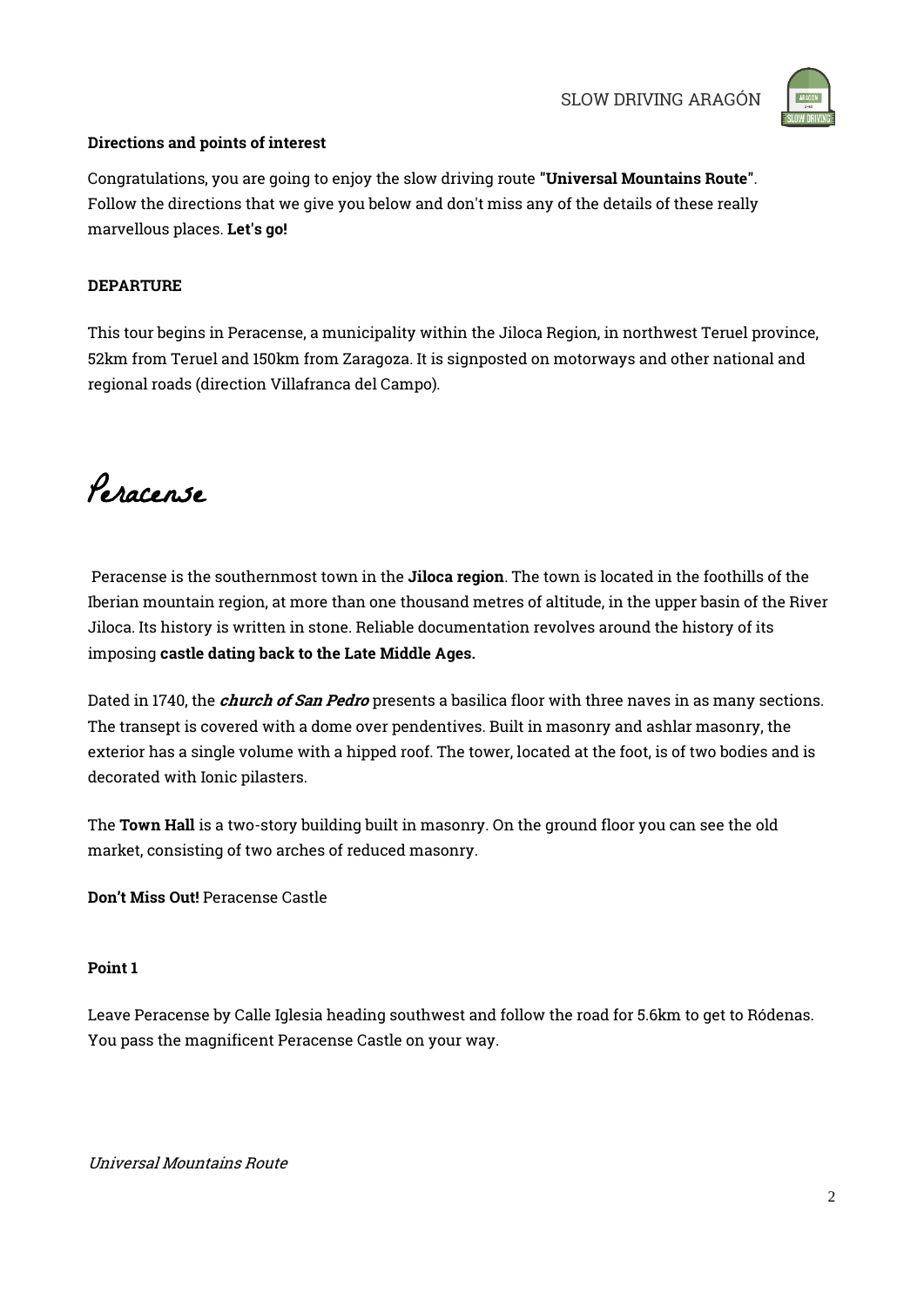

## Ródenas

The town is located to the south of the Sierra Menera in a beautiful natural environment. Its name comes from rodeno, a sandstone with iron oxide that gives it a characteristic red colour. Ródenas is the reddest of the red villages. Its name, its houses, the rocks that surround the town, its soil…

In the town, the constructions of this reddish stone are the protagonists in a perfect symbiosis between the stone and the surroundings on which they are perched. In its streets there are also some beautiful mansions decorated with sumptuous grilles.

Among the monuments that are worth highlighting are the church of Santa Catalina, the cistern, the chapels of early Gothic style, the chapel of La Virgen de los Poyales, the medieval laundry rooms of El Navajo... in addition there are **prehistoric engravings** extended across the whole hillside. From *Cerro* de San Ginés you can enjoy an extensive panoramic view of the surrounding villages.

Services: Restaurant, Accommodation

### Point 2

Leave Ródenas by Calle Eras Arriba (TE-V-9022) going south and drive the 10.1km to Pozondón.

Pozondón

Pozondón is a town located in the foothills of the beautiful landscapes of the Sierra de Albarracín whose municipal area is included in the Parque Cultural de Albarracín.

In its town the red roofs of the houses stand out, with walls of good masonry and whitewashed façades in a good number of them. The primitive urban nucleus huddles around the church and the town hall. The city hall is built in stone of rodeno with a market of two arches and grilles in the openings, because the tradition of wrought ironwork remains alive. The temple is dedicated to *Santa Catalina* and its crenelated bell tower is located at the foot of the building. The archaeological remains that can be found in the surroundings are of great interest, being the oldest of the Neolithic period. From the Iberian period there is a village in the *Puntal del Tío Garrillas*, which preserves remains of walls and cave paintings.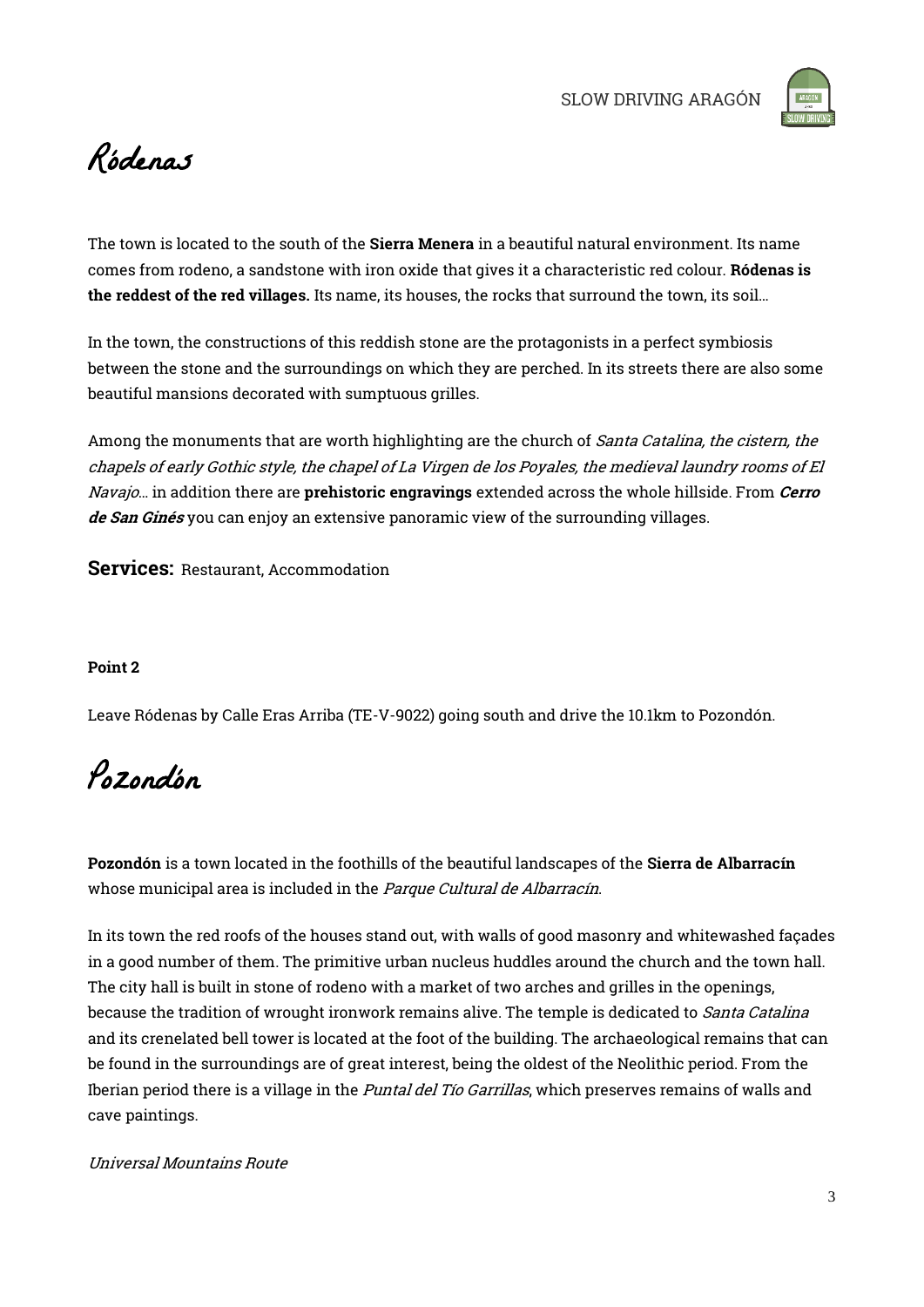

### Services: Accommodation

### Point 3

Leave Pozondón by Calle Fuente (A1511) and travel 13.1km west, turning off at the TE904 for Bronchales.

## Bronchales

Located at an altitude of 1,569 m, Bronchales is one of the highest municipalities in Spain and is surrounded by one of the densest and best preserved pine forests of the Peninsula. The waters of its more than 60 natural springs, scattered across the most beautiful places of the Montes Universales, are of exceptional quality and have extraordinary properties. All this makes Bronchales stand out as a resort and it ranks very highly in high mountain tourism.

Located at the top of the town, the *chapel of Santa Bárbara* is a 14th century building that offers privileged views of both the town and its pine forests, as well as the plains of Pozondón and Ródenas. The *church dedicated to La Asunción* is a masonry construction from the 16th century with a nave of three sections covered with a starry ribbed vault.

Services: Restaurant, Accommodation, Camping

### Point 4

Leave Bronchales by the TE904 going north. Drive 1.4km until you reach the intersection with the A1511, turn left and continue until you reach Orihuela del Tremedal. This section is 9.2km.

## Orihuela del Tremedal

Orihuela del Tremedal is located in the centre of the amazing and wild natural landscapes of the Sierra de Albarracín and Montes Universales. In its municipal area is where the maximum height of the Sierra del Tremedal stands: the "Caimodorro" mountain with an altitude of 1,936 m. Among the attractions of the municipality are several natural ones. The town is located on the route of the Camino del Cid and is crossed by a number of trails that bring us closer to its beautiful surroundings and show us its immense natural heritage in all its splendour.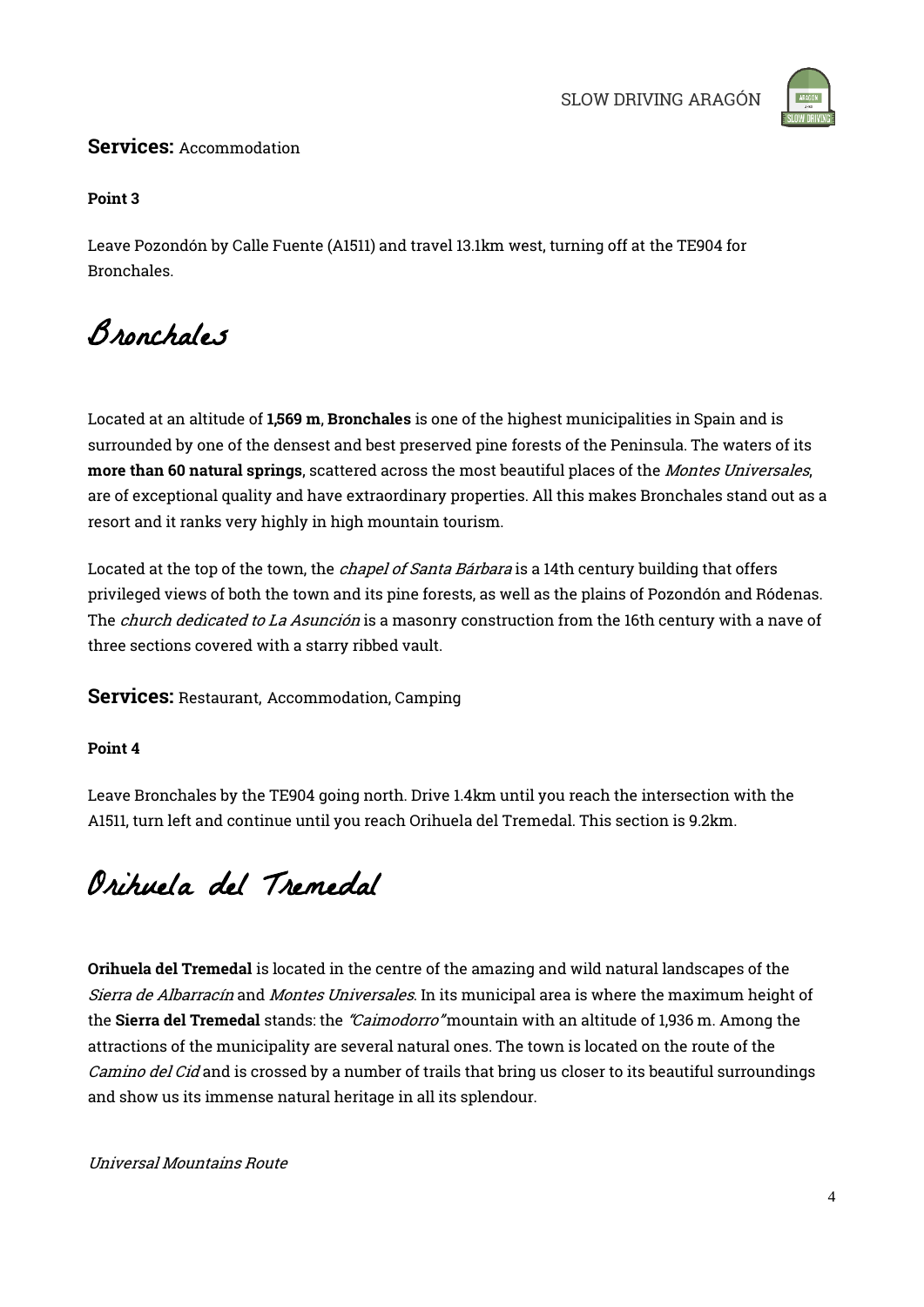SLOW DRIVING ARAGÓN



The town is declared a Historic Site and as for the monuments, the monumental church of San Millán is a highlight, one of the most beautiful and best preserved examples of Baroque style in the province. The city hall is of Renaissance style and has a façade in good masonry work. Another example of the stately past of Orihuela is found in large mansions with beautiful wrought ironwork. On an imposing hill to the south of the town, the *chapel of the Virgin del Tremedal* is erected.

When leaving Orihuela del Tremedal, the A-1512 road leads to the Port of Orihuela (1,650 m). After about 4 kilometres, the Majada las Vacas Fountain is left, where we find a good sample of the amazing "stone rivers" of this area, and half a kilometre later we arrive at a straight road 4 kilometres long.

Services: Restaurant, Accommodation, Petrol Station, Camping

### Point 5

Leave Orihuela del Tremedal by the Albarracín road (A1511) going south and turn left into the A1512. Continue for 5.2km and turn right at the TE-V-9032 which takes you to Griegos.

Griegos

Framed in the *Sierra de Albarracín*, the town of Griegos is nestled at the foot of the *Muela de San Juan*, a mountain that provides water to four important rivers of the Peninsula: Tajo, Cabriel, Jucar and Turia. The entire territory of Griegos is populated by large areas of Scots pine as well as juniper and savin juniper vegetation that colonise the extensive moorlands. Its municipal area borders the *Alto* Tajo Natural Park, which has an extensive system of canyons and river gorges that is considered one of the most important in Europe.

Griegos preserves two monumental buildings of interest: the *church of San Pedro*, which was most likely built in the 16th century and almost completely reformed in the following century, and the chapel of San Roque, which began to be built in 1624 and has subsequently been the object of numerous reforms. At 1,800 metres, at the top of the *Muela de San Juan*, there are cross-country ski trails. Besides being an excellent viewpoint over the surrounding area, it is an opportunity to explore routes and snowy footpaths.

Services: Restaurant, Accommodation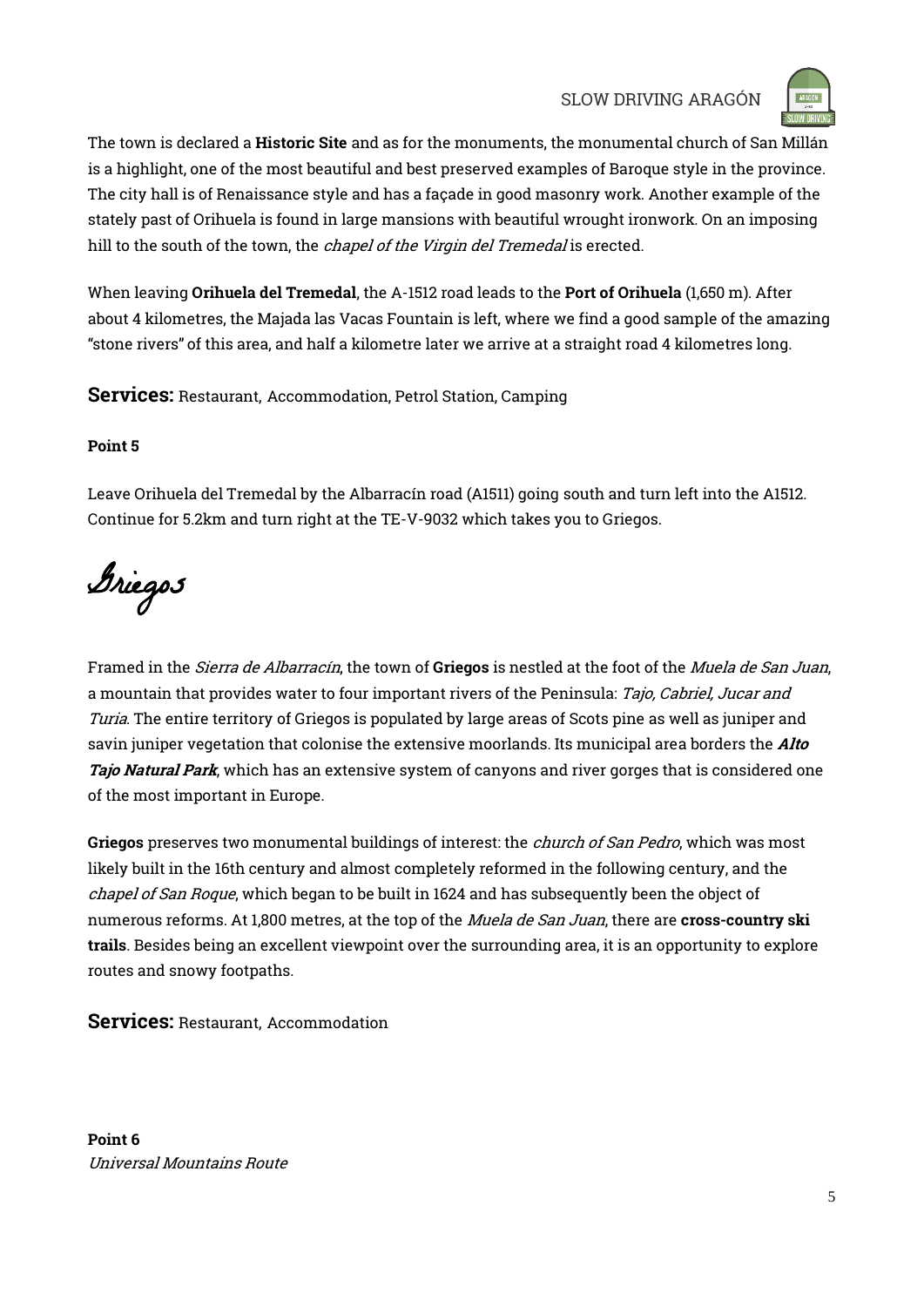

Leave Griegos by the TE-V-9032 and turn left at the road to Villar del Cobo running alongside the Búcar then the Griegos rivers. This journey is 5.9km.

### Villar del Cobo

Villar del Cobo is located on a small river widening between stretches of different gorges or canyons. The River Guadalaviar emerges on the southwestern slope of the Muela de San Juan and channels its valley through a gorge that joins that of the River Griegos in the same town. There are other places where the relief is combined with the attractiveness of wild forests and the presence of fountains, such as the Coveta Fountain in the vicinity of the Casas de Bucar.

Along with this exceptional natural heritage, we must highlight the existence of some archaeological sites of particular interest, such as the Iberian settlements located in La Calzada or in Morrón Redondo. It also has the Church of Santos Justo y Pastor, built at the end of the 16th century. In its streets there are remarkable examples of popular architecture, as well as noble mansions such as the Casa de los Fernández del Villar, with interesting grilles and an open gallery under the eaves decorated with geometric paintings. In the chapel of the Virgen del Rosario there are two sections, the first covered with a wooden roof and the other with a half-barrel vault.

### Services: Restaurant, Accommodation

### Point 7

Leave Villar del Cobo by the south, continuing the road you came in on, and turn right to take the road to Frías de Albarracín, entering the immensity of this sierra. The distance is 13.7km.

## Frías de Albarracín

Immersed in the *Serrania de Albarracín*, the town of **Frías** is located at the foot of an isolated hill surrounded by beautiful landscapes of leafy pine forests and vast meadows.

Universal Mountains Route The town has some interesting buildings of interest, such as the *chapel of San Roque*, some houses scattered around the town and, standing above the town, the church of La Asunción, one of the most monumental works of neoclassical style in the province. More than sixty sources of excellent water flow through the town. The most famous are the *Buey* and the *Berro*, the origin of the river of the same name. It is also worth visiting a huge chasm located a couple of kilometres towards the source of the Tajo. And the cave of *La Peña de la Moratilla* has samples of cave paintings in the Levantine style. In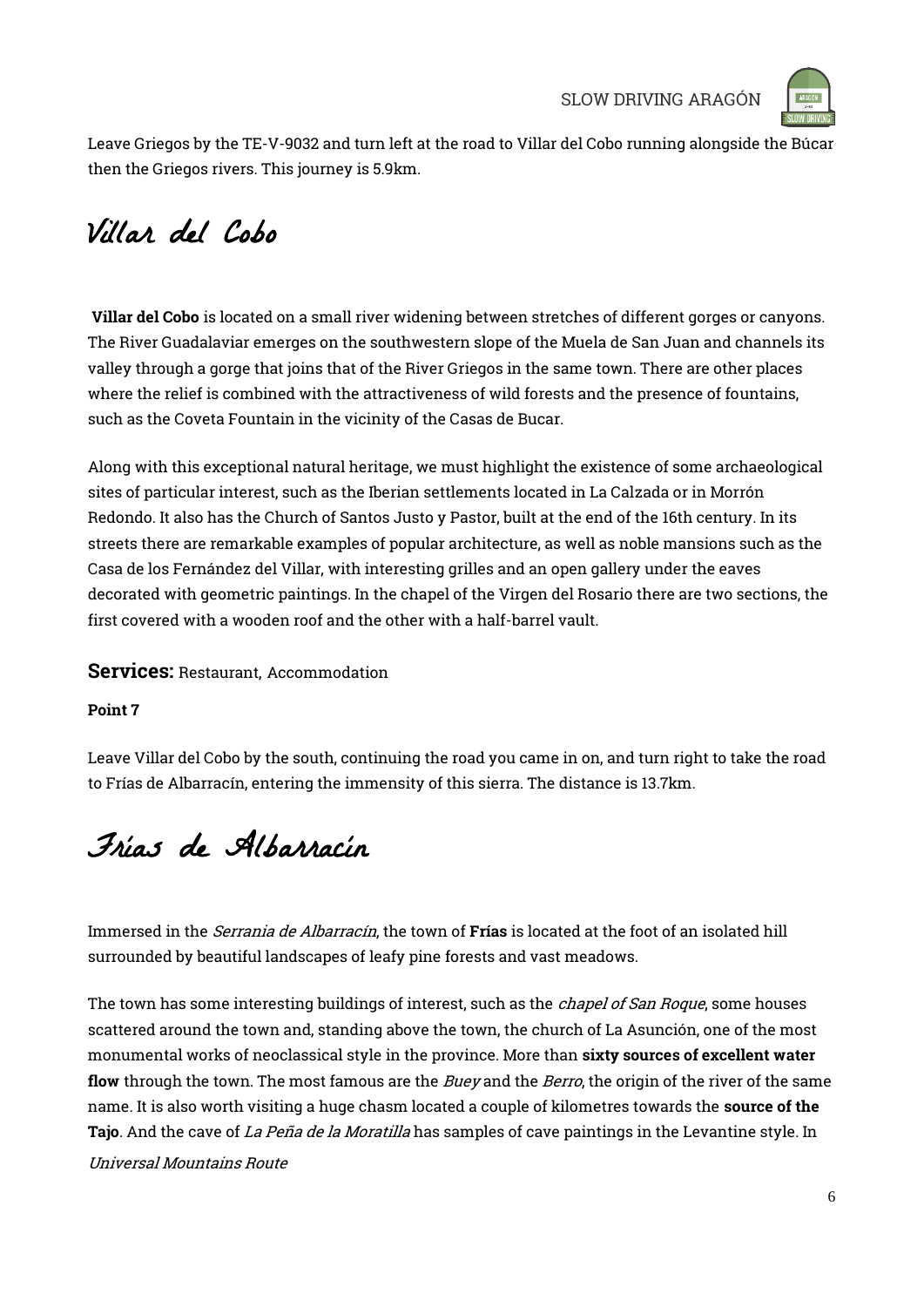

the spot of the Fuente de la Corraliza, there is a unique pine tree. Two pine trees are found joined together by a branch that makes a capital H shape.

Services: Restaurant, Accommodation

### Point 8

Take the A1704 west for 10.7km to reach the source of the Tajo River (Nacimiento del Río Tajo).

Source of the River Tajo

The River Tajo, the longest in the Iberian Peninsula, emerges in the place known as *Fuente García*, with an altitude of almost 1,600 m in the *Sierra de Albarracín* (within the municipality of Frías de Albarracín).

Very close to where the river actually emerges from, at a lower level, the monument to the source of the Tajo has been installed. The monument aims to pay homage to the three provinces in which it is forged and which establish the channel itself: Teruel, Cuenca and Guadalajara. Teruel is represented with its symbolic "torico" or "little bull", while the star and the chalice represent Cuenca and the knight to *Guadalajara*. Completing the sculptural group is the *Padre Tajo*, an allegory of the river that is given the shape of a great titan. There is a picnic area in the surrounding area. A few kilometres away, very close to Frías de Albarracín, it is worth visiting the "Sima de Frías", which astonishes us with its enormous size of 80 m in diameter and almost 60 m in depth.

### Point 9

Return to Frías de Albarracín and continue northeast until you reach Calomarde; a distance of 17.5km in total.

Calomarde

Calomarde is located next to the river of the *Fuente del Berro or River Blanco*, in a basin that has great breadth, where crops and pastures are located. The *Sierra de Albarracín* hides landscapes and beautiful spots that, without doubt, are its main tourist attraction.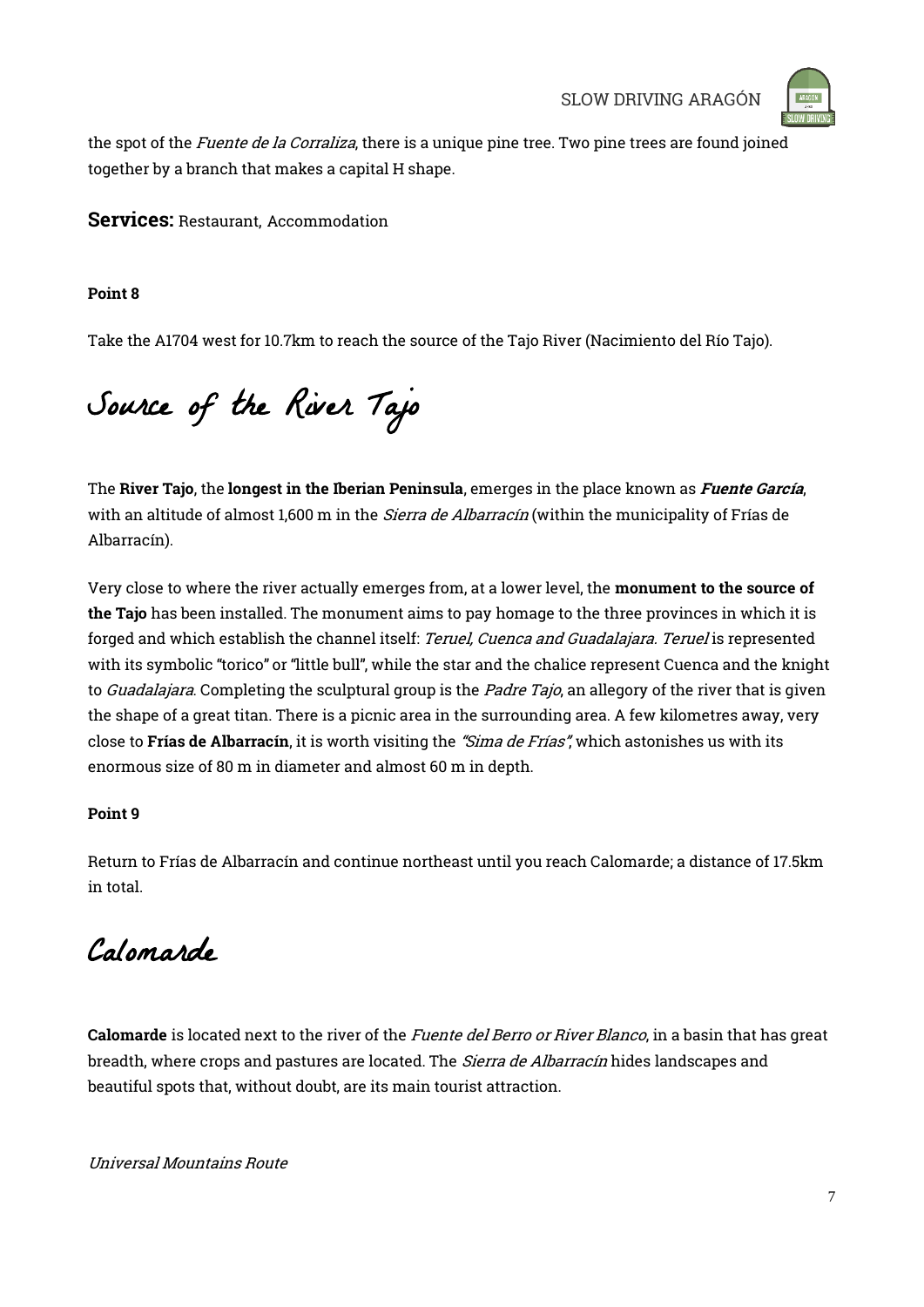

From Calomarde you can take two beautiful excursions, among others. At 3 km from the town (between Calomarde and Royuela) is the Cascada Batida or Cascada del Molino Viejo. It is one of the most famous waterfalls in the entire province and is astonishing for its beauty and its great cascade. You can see it from the viewpoint next to the road, although it is advisable to go down to it to get the best views by following the signposted path. The *route of the Barranco de la Hoz*, which links the towns of *Calomarde* and *Frías de Albarracín*, runs through the canyon of the River Blanco, a tributary of the *Guadalaviar*. The large rocks that form this canyon have their maximum expression in the socalled Moricacho, a large rock with an opening in the hillside. All of this allows you to enjoy fantastic days hiking and out in nature in the Sierra de Albarracín.

### Services: Restaurant, Accommodation

### Point 10

Continue on the A1704 for 8km going northeast until you reach Royuela.

Royuela

In the middle of *Sierra de Albarracín*, Royuela stretches over a hill that rises over a plain of red fields that gave the town its name. The pine forests, which are abundant in the mountains, are replaced here by juniper trees of international importance (since the substrate favours the presence of these juniper trees).

The importance of its natural heritage is reflected in its two Sites of Community Importance (SCI): that of the Sabinares de Saldón y Valdecuenca and that of Los Cuadrejones-Dehesa del Saladar. In the spot of "Las Fuentecillas" there is a monumental juniper tree 12 m high and a perimeter of 4.19 m. In the town, the church of San Bartolomé was built in the 16th century in a Renaissance Gothic style and consists of three naves with a ribbed vault. The city hall, built in 1659, has later been largely reformed.

### Services: Restaurant, Accommodation

### Point 11

Leave Royuela going north on the A1703 before turning right at the junction with the A1512. This takes you to Albarracín; a total distance of 10.6km.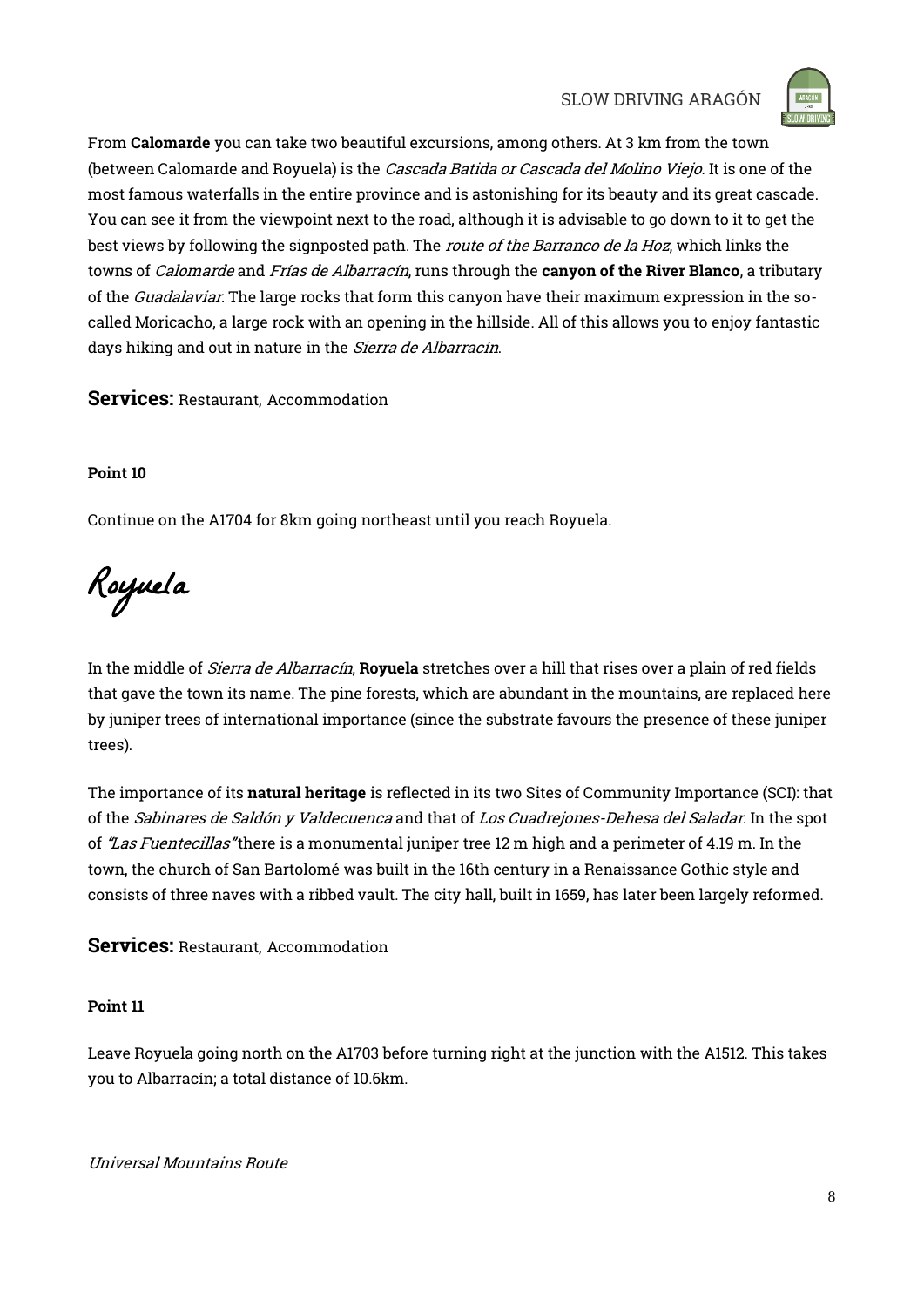

### Albarracín

Located in the heart of the mountain range of the same name, the town of Albarracín is a jewel and a monument in itself. This beautiful town was already considered by Azorín when he visited it, as "one of the most beautiful cities in Spain". This spectacular and impressive Historical Site is perched on a rocky hill surrounded by a fantastic medieval wall which, in a perfect condition, climbs the rock in an unforgettable natural environment.

However, the charm of Albarracín is, above all, found in the layout of its narrow streets with many mansions and palaces, with staircases and passageways, as well as in our discovery of its entire hamlet with irregular partitions in a red colour with wooden trusses and overhangs appearing to touch one another. Each corner, each house, is the object of admiration for its doors and callers, its tiny windows or its carved wooden balconies decorated with elaborate ironwork. Among its beautiful network of streets and buildings is the *Plaza Mayor* (where the town hall is located), the *Episcopal* Palace, the cathedral, the churches of Santiago and Santa Maria, or museums such as the Diocesan, the delightful toy museum or the "Martín Almagro" city museum.

Services: Restaurant, Accommodation, Petrol Station, Camping

Don't Miss Out! Cultural Park of Albarracin

### Point 12

Leave Albarracín by Calle Llano del Arrabal and continue 7.3km down the road to Pinares de Ródeno.

Pinares del Ródeno

Located in the municipalities of Albarracín, Bezas and Gea de Albarracín, the first thing that gets our attention in the splendid Protected Landscape of the Pine Forests of Rodeno is the whimsical formation of escarpments and natural towers of reddish sandstone that appear painted in different shades with the light of the day. It is one of the most spectacular things to view in the province of Teruel. However, at the same time we can discover the inseparable companion of these geological formations: the Pinus pinaster. This extensive pine forest, of 6,829 ha, sits on the brightly coloured sandstones, sometimes growing in the most unlikely of places. However, on the western strip the relief transforms. The limestone takes the place of the sandstone and the flat and elevated areas with slight declines to the main ravine, take centre stage.